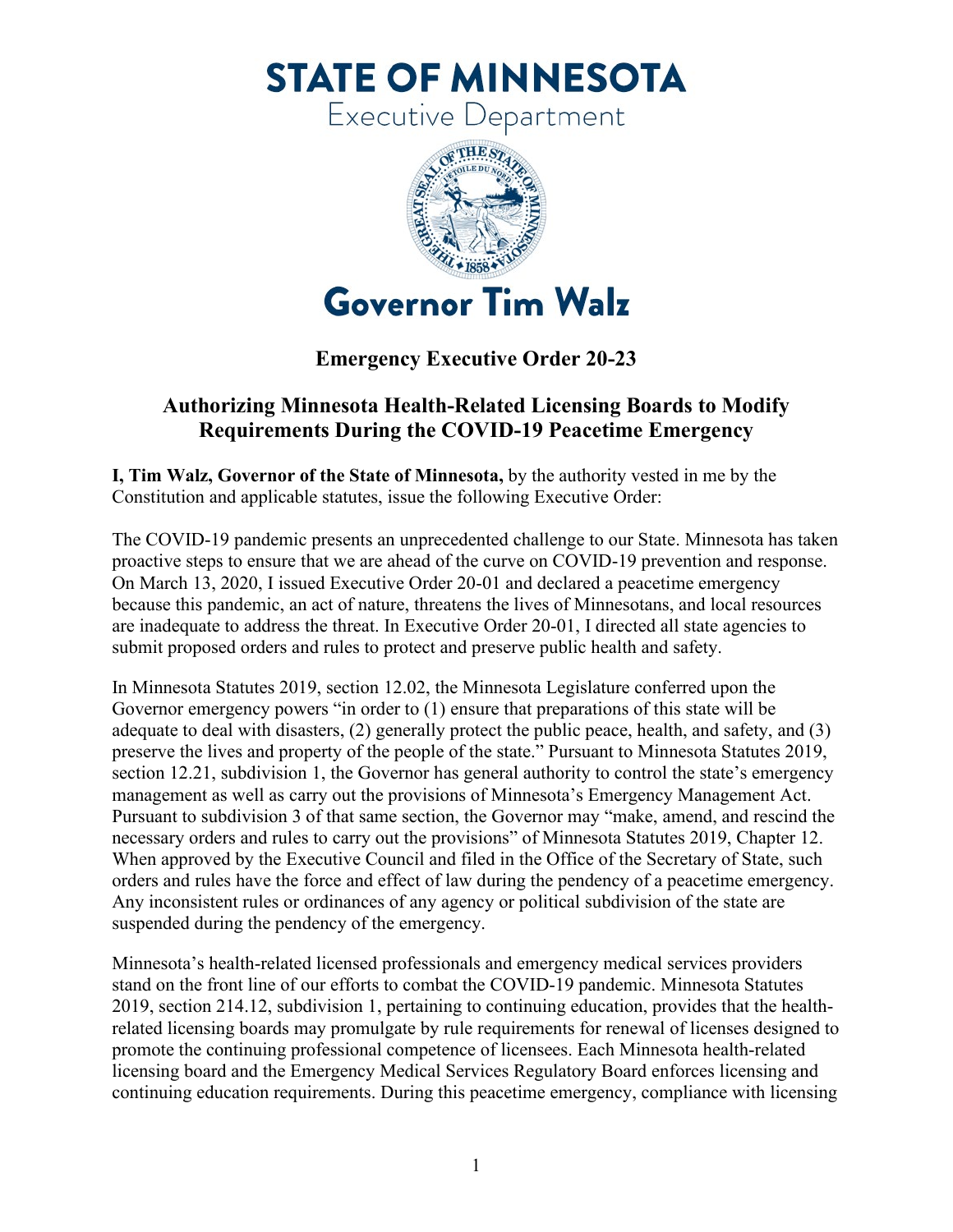and continuing education requirements has become burdensome and, in some cases, impossible, as many of the facilities tasked with operations related to testing and education are not currently open or offering these services. I have concluded that during this peacetime emergency and to ensure that our health-related professionals can fully support Minnesotans during the COVID-19 pandemic, the Minnesota health-related licensing boards and the Emergency Medical Services Regulatory Board must have authority to appropriately modify licensing and continuing education requirements given the present constraints on the licensing and continuing education process.

Minnesota Statutes 2019, section 214.075, pertaining to criminal background checks of healthrelated licensing board applications, provides that applicants must undergo a criminal background check as part of the application process, including but not limited to submission of a full set of fingerprints to the respective Minnesota health-related licensing board or designee, pursuant to Minnesota Statutes 2019, section 214.075, subdivision 3(a). During this peacetime emergency, applicant compliance with fingerprinting requirements has become burdensome and, in some cases, impossible, as many of the facilities tasked with operations related to fingerprinting are not currently open or offering these services. I have concluded that during this peacetime emergency and to ensure that our health-related professionals can fully support Minnesotans during the COVID-19 pandemic, Minnesota health-related licensing boards must have authority to appropriately modify this licensing requirement given the present constraints on the licensing process.

In addition, demand has recently increased for chloroquine and hydroxychloroquine. These medications are routinely used for treatment of lupus, rheumatoid arthritis, and other chronic medical conditions. Increased demand of these medications may result in shortages. To mitigate potential shortages, I have concluded that during this peacetime emergency the Minnesota Board of Pharmacy, established pursuant to Minnesota Statutes 2019, section 151.02, must have authority to exercise appropriate discretion to limit dispensing of these medications.

For these reasons, I order as follows:

- 1. I authorize the Minnesota health-related licensing boards, listed in Minnesota Statutes 2019, section 214.01, subdivision 2 ("health-related licensing boards"), to defer continuing education requirements until the first reporting cycle following termination of the peacetime emergency declared in Executive Order 20-01.
- 2. I authorize the Minnesota Emergency Medical Services Regulatory Board, established pursuant to Minnesota Statutes 2019, section 144E.01, to extend the March 31, 2020 expiration date for any registrations or certificates issued by the board to June 30, 2020, and to allow for such registration or certificate holders to complete their continuing education requirements through distance learning.
- 3. I authorize the Minnesota Board of Nursing to renew or extend the 60-day expiration period for temporary permits issued by the board to applicants for licensure by endorsement under Minnesota Statutes 2019, section 148.212, subdivision 1, until termination of the peacetime emergency declared in Executive Order 20-01.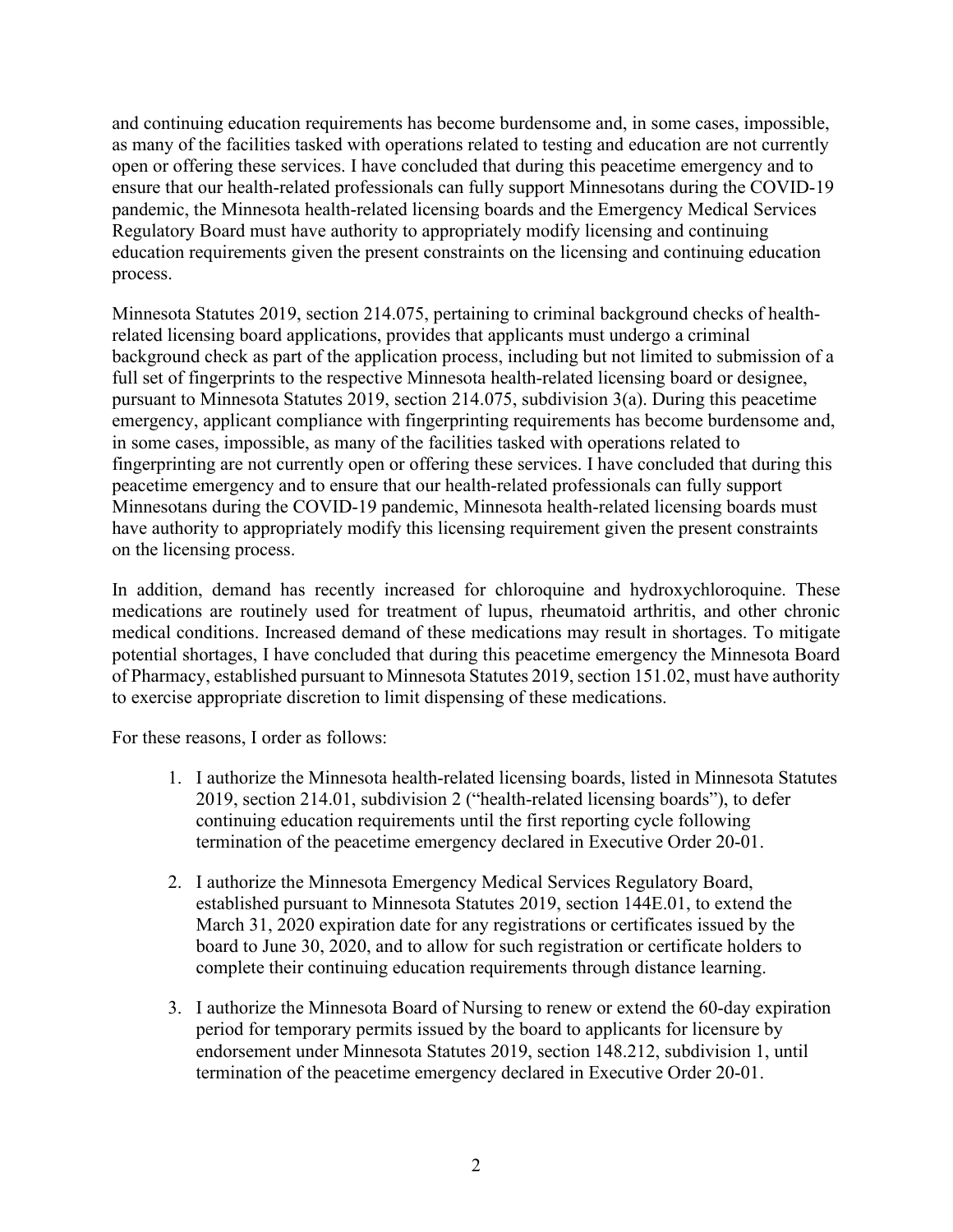- 4. I authorize the health-related licensing boards to accept and process applications for licensure without submission by the applicant of a full set of fingerprints, provided all other information required as part of the criminal background check process by Minnesota Statutes 2019, section 214.075, or otherwise, is submitted to the board. Individuals who are granted a license without submission of fingerprints pursuant to this Executive Order shall undergo a new criminal background check as part of their first license renewal application following termination of the peacetime emergency declared in Executive Order 20-01, including submission of a full set of fingerprints to their respective health-related licensing board or designee in the manner and form specified by the board, pursuant to Minnesota Statutes 2019, section 214.075, subdivision 3(a).
- 5. I authorize the Minnesota Board of Pharmacy, established pursuant to Minnesota Statutes 2019, section 151.02, to enforce the following medication dispensing limitations, until termination of the peacetime emergency declared in Executive Order 20-01. A prescription drug order for chloroquine or hydroxychloroquine must contain a diagnosis appropriate for the use of these medications and be dispensed for no more than 30 days at a time.

Pursuant to Minnesota Statutes 2019, section 4.035, subdivision 2, and section 12.32, this Executive Order is effective immediately upon approval by the Executive Council. It remains in effect until the peacetime emergency declared in Executive Order 20-01 is terminated or until it is rescinded by proper authority.

A determination that any provision of this Executive Order is invalid will not affect the enforceability of any other provision of this Executive Order. Rather, the invalid provision will be modified to the extent necessary so that it is enforceable.

Signed on March 27, 2020.

 $2.$  m/ $\sim$ 

**Tim Walz** Governor

Filed According to Law:

 $\epsilon$  / Pimm

**Steve Simon** Secretary of State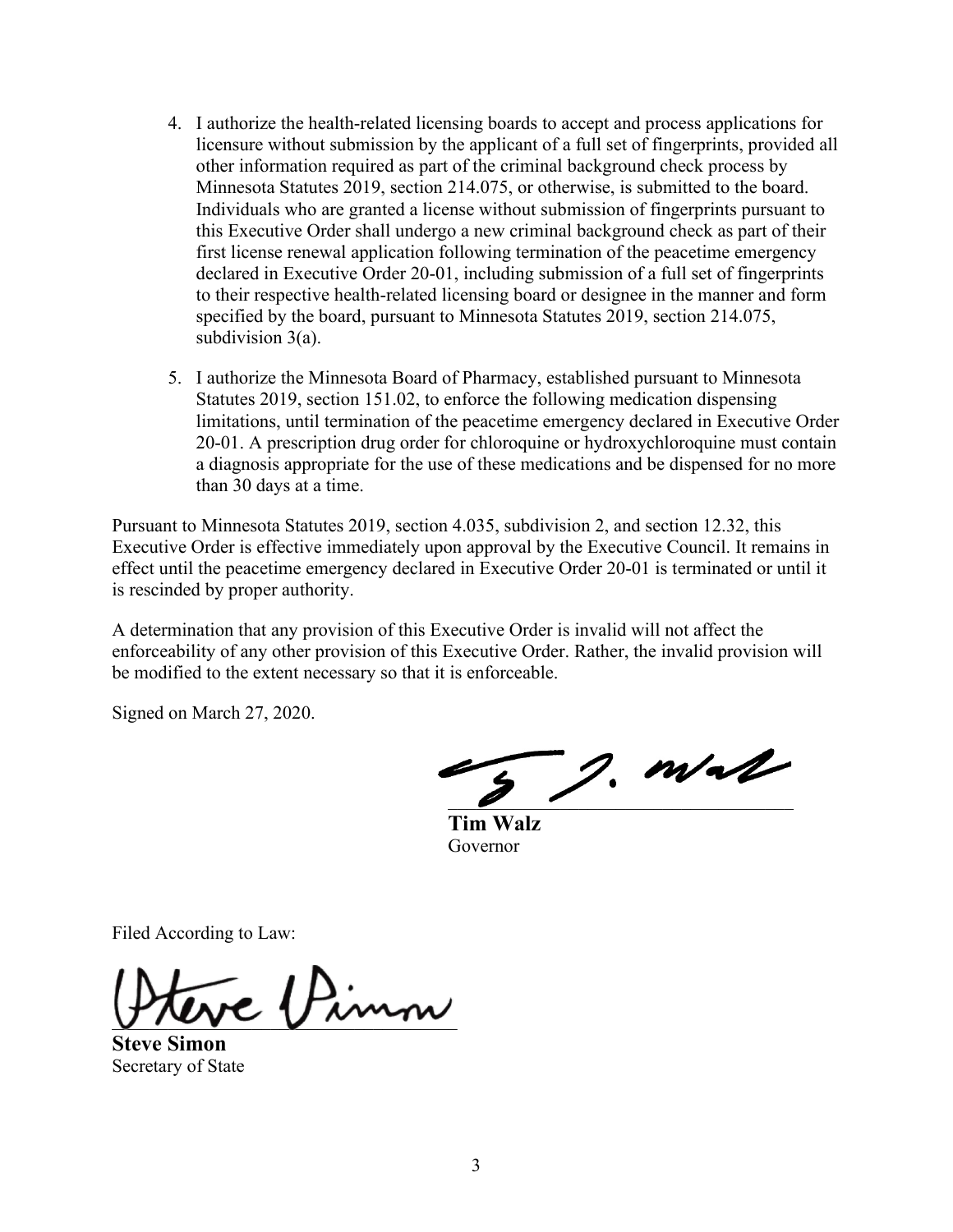Approved by the Executive Council on March 27, 2020:

 $2$ oberts Davis

**Alice Roberts-Davis** Secretary, Executive Council

Filed March 27, 2020 Office of the Minnesota Secretary of State, Steve Simon